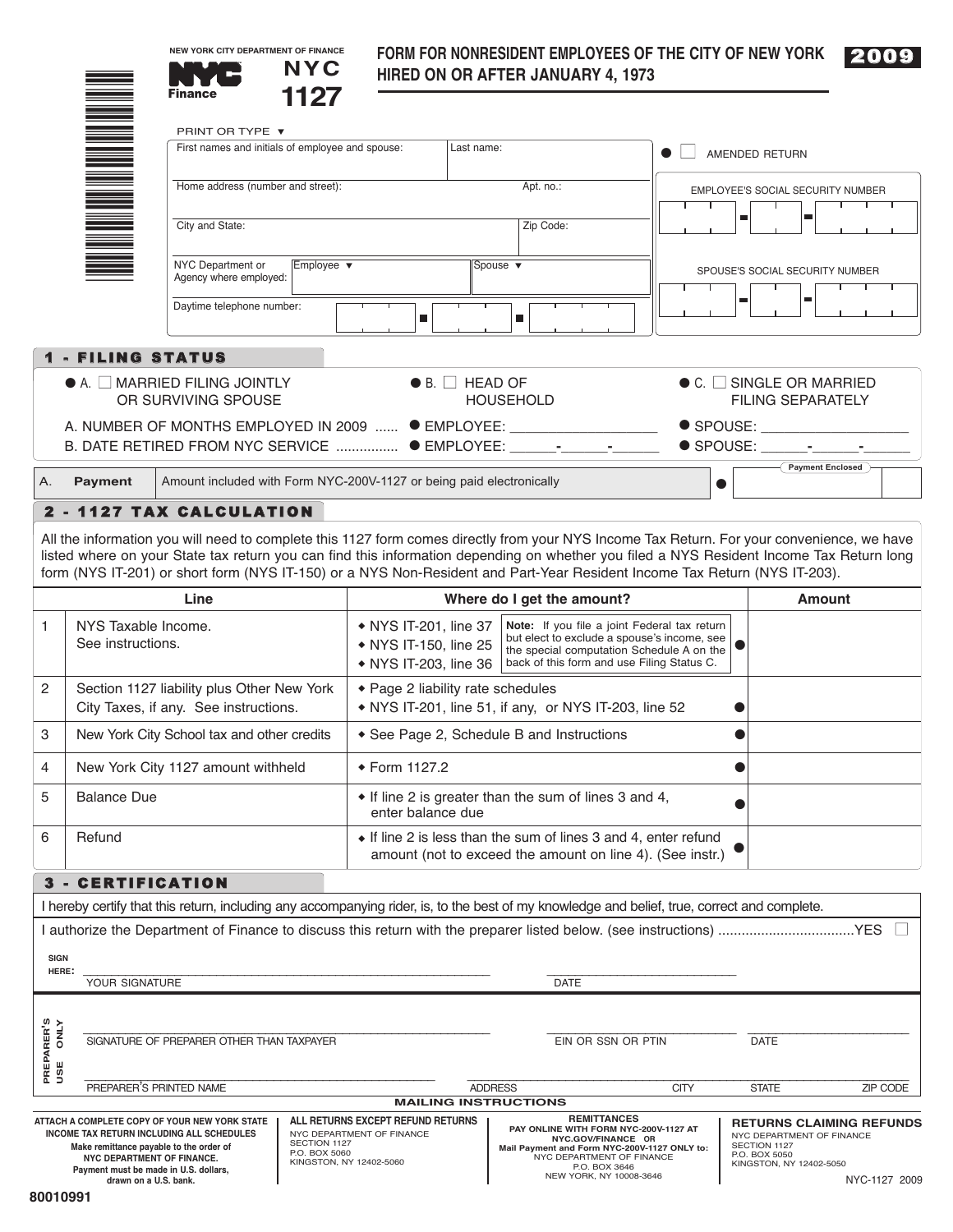| Schedule for Married Filing Jointly for State Purposes and Separately for 1127 Purposes (Spouse is not a NYC mayoral agency employee)<br><b>SCHEDULE A</b> |                                                                                                                                                                                                                     |                                                                                                                                                                                                                                                                                                                                                                                                                                                                                                     |  |  |  |  |  |
|------------------------------------------------------------------------------------------------------------------------------------------------------------|---------------------------------------------------------------------------------------------------------------------------------------------------------------------------------------------------------------------|-----------------------------------------------------------------------------------------------------------------------------------------------------------------------------------------------------------------------------------------------------------------------------------------------------------------------------------------------------------------------------------------------------------------------------------------------------------------------------------------------------|--|--|--|--|--|
| Line<br>Amount                                                                                                                                             |                                                                                                                                                                                                                     |                                                                                                                                                                                                                                                                                                                                                                                                                                                                                                     |  |  |  |  |  |
| 1                                                                                                                                                          | NYS Adjusted Gross Income                                                                                                                                                                                           | • NYS IT-201, line 33; NYS IT-150, line 21; NYS IT-203, line 32.                                                                                                                                                                                                                                                                                                                                                                                                                                    |  |  |  |  |  |
| 2<br>Non NYC Employee Income                                                                                                                               |                                                                                                                                                                                                                     | Enter all income, additions and subtractions attributable to the non NYC employee                                                                                                                                                                                                                                                                                                                                                                                                                   |  |  |  |  |  |
| 3<br>Net NYS Gross Income                                                                                                                                  |                                                                                                                                                                                                                     | ◆ Line 1 less Line 2                                                                                                                                                                                                                                                                                                                                                                                                                                                                                |  |  |  |  |  |
| $\overline{4}$                                                                                                                                             | Compute limitation percentage                                                                                                                                                                                       | Part-year employees must prorate<br>Line 3: $\frac{1}{2}$ $\frac{1}{2}$ $\frac{1}{2}$ $\frac{1}{2}$ $\frac{1}{2}$ $\frac{1}{2}$ $\frac{1}{2}$ $\frac{1}{2}$ $\frac{1}{2}$ $\frac{1}{2}$ $\frac{1}{2}$ $\frac{1}{2}$ $\frac{1}{2}$ $\frac{1}{2}$ $\frac{1}{2}$ $\frac{1}{2}$ $\frac{1}{2}$ $\frac{1}{2}$ $\frac{1}{2}$ $\frac{1}{2}$ $\frac{1}{2}$ $\frac$<br>standard deduction and dependent<br>$\frac{1}{2}$<br>exemption amounts based on num-<br>Line $1:$ \$<br>ber of months employed by NYC. |  |  |  |  |  |
| 5                                                                                                                                                          | Check only one box:                                                                                                                                                                                                 | □ Standard Deduction: \$7,500.<br><b>OR</b><br>I Itemized deduction - \$<br>$X \frac{ }{ \% \text{ from line 4 }}$ % =<br>amount from IT 201, line 34<br>(See instructions)<br>amount from IT 203. line 33                                                                                                                                                                                                                                                                                          |  |  |  |  |  |
| 6                                                                                                                                                          | New York Dependent Exemption from<br>NYS return. No exemption is allowed<br>for employee or spouse. (If married<br>filing separately for Section 1127<br>purposes, apply the limitation<br>percentage from line 4). |                                                                                                                                                                                                                                                                                                                                                                                                                                                                                                     |  |  |  |  |  |
| 7.                                                                                                                                                         | <b>Total Deductions and Exemptions</b>                                                                                                                                                                              | $\bullet$ Line 5 + line 6                                                                                                                                                                                                                                                                                                                                                                                                                                                                           |  |  |  |  |  |
| 8.                                                                                                                                                         | <b>Allocated New York State</b><br>Taxable Income                                                                                                                                                                   | • Line 3 less line 7. Enter on Page 1, line 1.                                                                                                                                                                                                                                                                                                                                                                                                                                                      |  |  |  |  |  |

| <b>SCHEDULE B</b>                  |                                                                                                        |                                                              |  |  |  |  |  |
|------------------------------------|--------------------------------------------------------------------------------------------------------|--------------------------------------------------------------|--|--|--|--|--|
| Line                               | Where do I get the amount?                                                                             | <b>Amount</b>                                                |  |  |  |  |  |
| New York City School Tax Credit    | $\triangle$ See Instructions                                                                           |                                                              |  |  |  |  |  |
| <b>UBT Paid Credit</b>             | $\bullet$ See Instructions                                                                             |                                                              |  |  |  |  |  |
| NYC household credit               | $\bullet$ from IT-201 Instructions NYC table 4, 5 or 6 or IT-150 Instructions,<br>NYC Table 4, 5 or 6. |                                                              |  |  |  |  |  |
| NYC Claim of Right Credit          | $\bullet$ from Form IT-201-ATT, line 16 or IT-203-ATT, line 15 (attach Form IT-257)                    |                                                              |  |  |  |  |  |
| New York City Earned Income Credit | $\bullet$ (attach IT-215)                                                                              |                                                              |  |  |  |  |  |
| Other NYC taxes                    | $\triangle$ See Instructions                                                                           |                                                              |  |  |  |  |  |
|                                    | ♦ See Instructions (attach IT-216)                                                                     |                                                              |  |  |  |  |  |
| Total of lines a - q               | $\bullet$ enter on page 1, line 3                                                                      |                                                              |  |  |  |  |  |
|                                    |                                                                                                        | Nonrefundable credits<br>NYC Child and Dependent Care Credit |  |  |  |  |  |



|                                | Schedule A - Married filing jointly or surviving spouse            |                                                     |    |         |      |        |                      |          |  |
|--------------------------------|--------------------------------------------------------------------|-----------------------------------------------------|----|---------|------|--------|----------------------|----------|--|
| ULE<br>D                       | If Form NYC-1127, line 1 is:<br><b>BUT NOT OVER</b><br><b>OVER</b> |                                                     |    |         |      |        | <b>THE TAX IS:</b>   |          |  |
| <b>GEHS</b>                    | \$<br>0                                                            | \$21,600                                            |    |         |      | 2.907% | of Form 1127, line 1 |          |  |
|                                | \$21,600                                                           | \$45,000                                            | \$ | 628     | plus | 3.534% | of the excess over   | \$21,600 |  |
| Ë                              | \$45,000                                                           | \$90,000                                            | \$ | 1,455   | plus | 3.591% | of the excess over   | \$45,000 |  |
| Ŕ                              | \$90,000                                                           |                                                     |    | \$3,071 | plus | 3.648% | of the excess over   | \$90,000 |  |
|                                |                                                                    | Schedule B - Head of household                      |    |         |      |        |                      |          |  |
| LIABILITY                      | <b>OVER</b>                                                        | If Form NYC-1127, line 1 is:<br><b>BUT NOT OVER</b> |    |         |      |        | THE TAX IS:          |          |  |
|                                | \$<br>0                                                            | \$14,400                                            |    |         |      | 2.907% | of Form 1127, line 1 |          |  |
|                                | \$14,400                                                           | \$30,000                                            | \$ | 419     | plus | 3.534% | of the excess over   | \$14,400 |  |
| 27<br>$\overline{\phantom{0}}$ | \$30,000                                                           | \$60,000                                            | \$ | 970     | plus | 3.591% | of the excess over   | \$30,000 |  |
| ↽                              | \$60,000                                                           |                                                     |    | \$2,047 | plus | 3.648% | of the excess over   | \$60,000 |  |
| <b>CITY</b>                    | Schedule C - Single or married filing separately                   |                                                     |    |         |      |        |                      |          |  |
|                                | <b>OVER</b>                                                        | If Form NYC-1127, line 1 is:<br><b>BUT NOT OVER</b> |    |         |      |        | THE TAX IS:          |          |  |
| <b>YORK</b>                    | \$<br>0                                                            | \$12,000                                            |    |         |      | 2.907% | of Form 1127, line 1 |          |  |
|                                | \$12,000                                                           | \$25,000                                            | \$ | 349     | plus | 3.534% | of the excess over   | \$12,000 |  |
| ・ミ山                            | \$25,000                                                           | \$50,000                                            | \$ | 808     | plus | 3.591% | of the excess over   | \$25,000 |  |
|                                | \$50,000                                                           |                                                     |    | \$1,706 | plus | 3.648% | of the excess over   | \$50,000 |  |
|                                |                                                                    |                                                     |    |         |      |        |                      |          |  |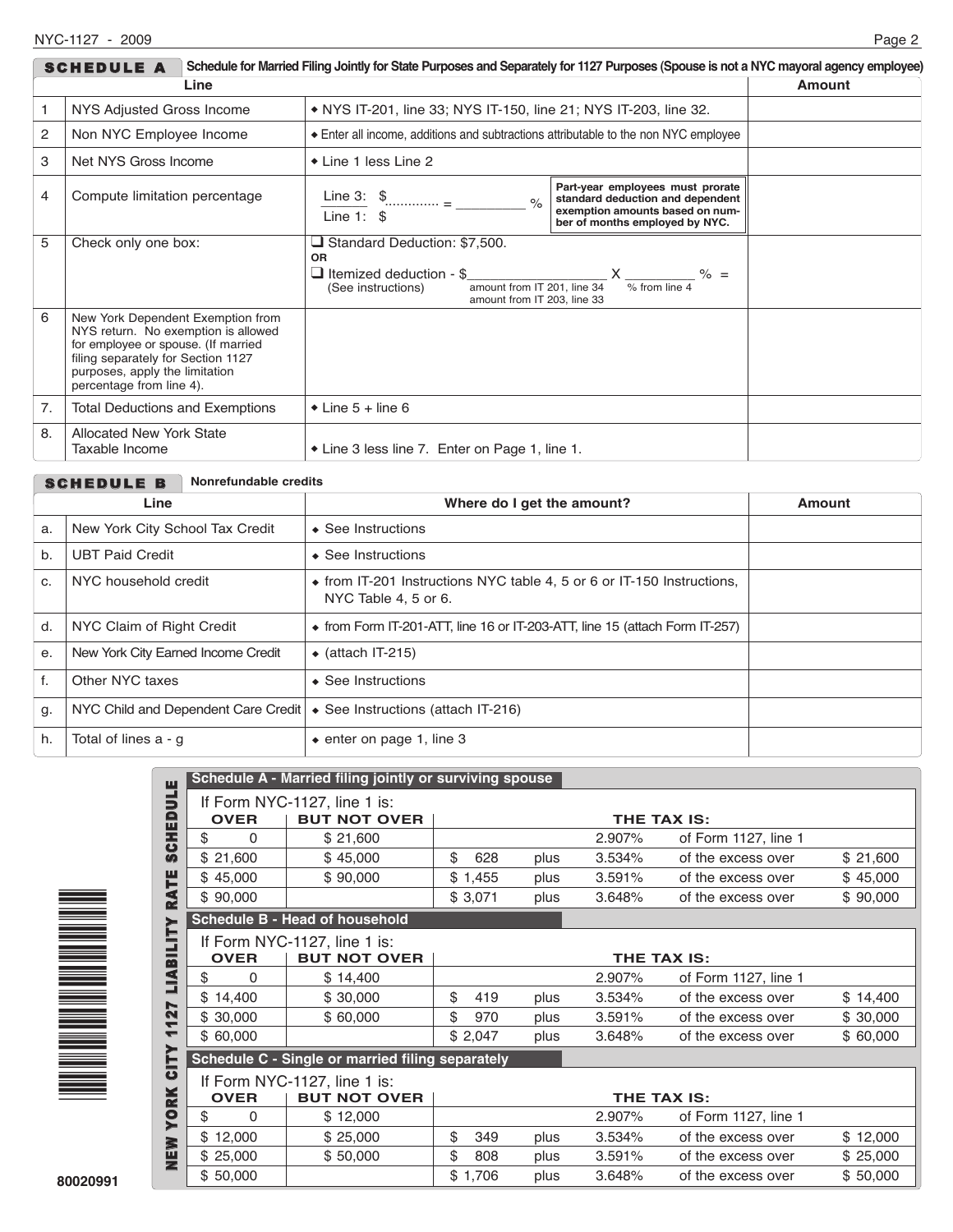## **Instructions for Form NYC-1127**

**NEW YORK CITY DEPARTMENT OF FINANC** 

Finance

**Form for Nonresident Employees of the City of New York hired on or after January 4, <sup>1973</sup> 2009**

#### **GENERAL INFORMATION**

#### **WHO MUST FILE**

If you became an employee of the City of New York on or after January 4, 1973, and if, while so employed, you were a nonresident of the City during any part of 2009, you are subject to Section 1127 of the New York City Charter and must file Form NYC-1127.

If you are subject to that law, you are required to pay to the City an amount by which a City personal income tax on residents, computed and determined as if you were a resident of the City, exceeds the amount of any City tax liability computed and reported by you on the City portion of your 2009 New York State tax return.

**NOTE**: The payment required by Section 1127 of the New York City Charter is not a payment of any City tax, but is a payment made to the City as a condition of employment. If you are subject to the filing requirements of the City Resident Income Tax during any part of 2009, you must file tax returns with the New York State Department of Taxation and Finance in the manner and at the time provided in the instructions for the State tax forms, regardless of any obligation you may have under Section 1127 of the Charter.

#### **WHEN AND WHERE TO FILE**

Your completed Form NYC-1127 with attachments must be filed on or before May 17, 2010. Follow the instructions o page 1 of the form.

If you have been granted an extension of time to file either your federal income tax return or your New York State tax return, Form NYC-1127 must be filed within 15 days after such extended due date. In this case, you must submit to the Section 1127 Unit, no later than May 17, 2010, a copy of the letter or other document evidencing the granting of the extension.

If you file a State tax return or amended return and the information reported on your original Form NYC-1127 is changed or corrected as a result of the later filing of the State tax return or amended return, you must file an amended Form NYC-1127 with the New York City Department of Finance, Section 1127 Unit.

#### **CHANGE OF RESIDENCE**

If you were a resident of the City of New York during part of 2009 and a nonresident subject to the provisions of Section 1127 of the New York City Charter during all or part of the remainder of 2009, you must file a Form NYC-1127 for all of the year except any part when you were a nonresident not employed by the City.

### **IT-150 NEW YORK SHORT FORM FILERS**

The City of New York will figure your liability under Section 1127 and send you a refund or a bill for any additional liability you owe. Complete sections 1 and 3 on page 1 of Form NYC-1127 and follow the mailing instructions on page 1. *(Attach Form IT-150.)*

You will be sent a statement showing how your liability was figured. If you have additional liability you must pay it before May 17, 2010, or within ten days of the date of your bill, whichever is later.

#### **PARTIAL-YEAR EMPLOYEES**

If you were a New York City employee for only part of 2009, you must report that portion of your federal items of income and deduction which is attributable to your period of employment by the City of New York.

#### **MARRIED EMPLOYEES**

A married employee whose spouse is *not* a New York City resident or an employee of the City should refer to instructions on page 1 of the return.

If you and your spouse are both employees of the City of New York subject to Section 1127 of the New York City Charter

- and you and your spouse file separate New York State returns, you and your spouse must file separate Forms NYC-1127.
- and you and your spouse file a joint New York State return and were *both* subject to Section 1127 *for the same period of time,* you and your spouse must file a joint Form NYC-1127.

**Preparer Authorization:** If you want to allow the Department of Finance to discuss your return with the paid preparerwho signed it, youmust check the "yes" box in the signature area of the return. This authorization applies only to the individual whose signature appears in the "Preparer's Use Only" section of your return. It does not apply to the firm, if any, shown in that section. By checking the "Yes" box, you are authorizing the Department of Finance to call the preparer to answer any questions that may arise during the processing of your return. Also, you are authorizing the preparer to:

- Give the Department any information missing from your return,
- Call the Department for information about the processing of your return or the status of your refund or payment(s), and
- Respond to certain **notices that you have shared with the preparer** about math

errors, offsets, and return preparation. The notices **will not** be sent to the preparer.

**You are not authorizing** the preparer to receive any refund check, bind you to anything (including any additional liability), or otherwise represent you before the Department. The authorization cannot be revoked, however, the authorization will automatically expire no later than the due date (without regard to any extensions) for filing next year's return. **Failure to check the box will be deemed a denial of authority.**

#### **SPECIFIC INSTRUCTIONS**

In order to complete lines 1 through 6 of Form NYC-1127, it will be necessary for you to refer to the instructions for filing Form IT-150 (Resident Income Tax Return Short Form), Form IT-201 (Resident Income Tax Form - State of New York) or Form IT-203 (Nonresident and Part--Year Resident Income Tax Form - State of New York). Booklets IT-150/201-I or IT-203-I, issued by the New York State Department of Taxation and Finance, can be obtained from any District Tax Office of the New York State Income Tax Bureau.

#### **LINE 1 - NEW YORK STATE TAXABLE INCOME**

If you file NYS Form IT-201, enter the amount on line 37. If you file NYS Form IT-150, enter the amount on line 25. If you file NYS Form IT-203, enter the amount on line 36. If the amount withheld pursuant to Section 1127 was included in itemized deductions when calculating your New York State Personal Income Tax liability, you must add back that amount to the amount from line 37 of NYS IT-201, line 25 of NYS IT-150 or line 36 of NYS IT-203, as applicable, on this line.

**NOTE**: If you file a joint Federal tax return but elect to exclude a spouse's income, see the special computation Schedule A on the back of this form and use Filing Status C.

#### **LINE 2 - LIABILITY AMOUNT**

Employees who are married and include spouse's income in Form NYC-1127, use Liability Schedule A on page 2 to compute the liability amount.

Married employees who choose not to include their spouse's income on Form NYC-1127, use Liability Schedule C to compute the liability amount.

**LIABILITY FOR OTHER NYC TAXES** Include on line 2 the sum of your 1127 liabili